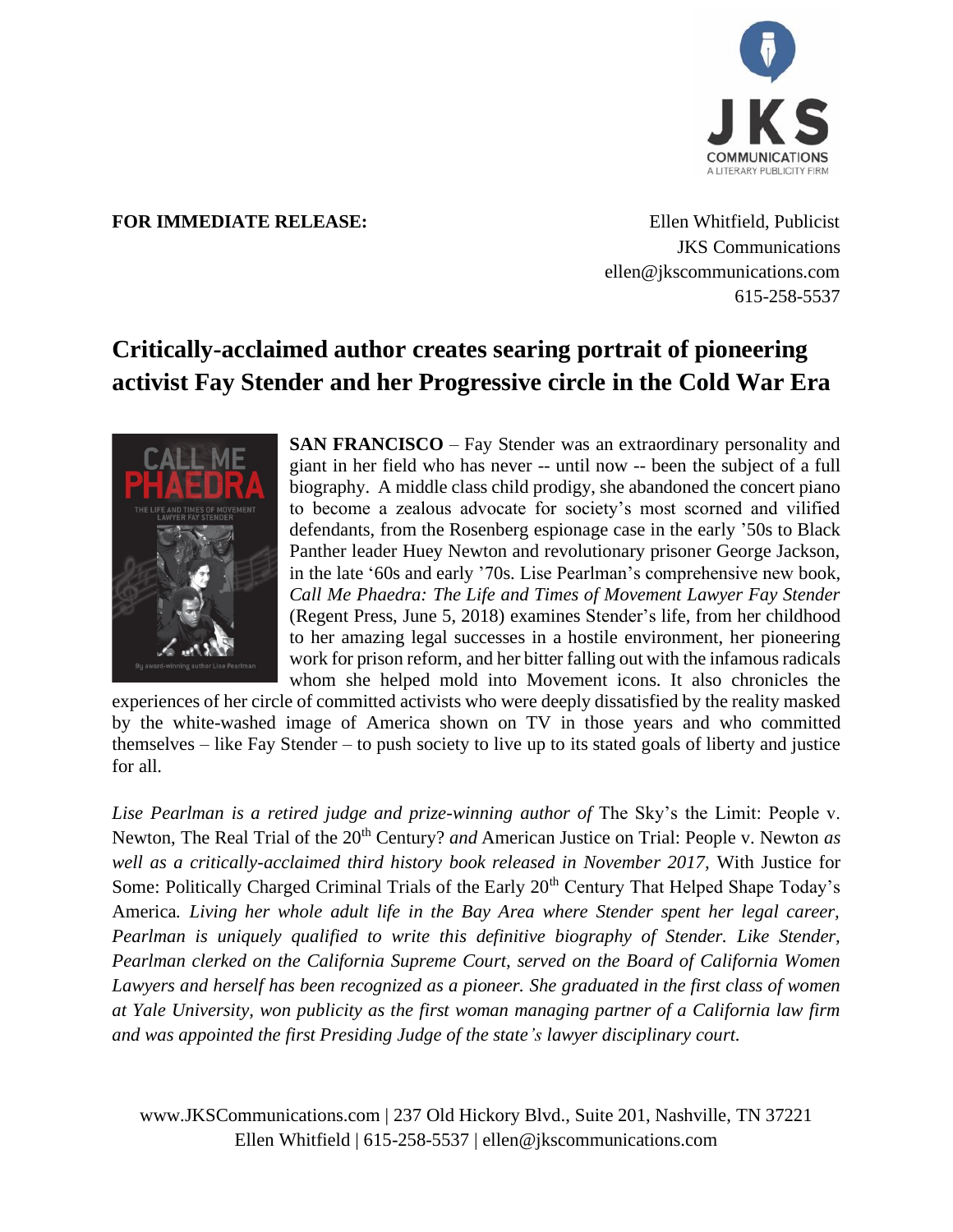

## **About the Book**



*Call Me Phaedra: The Life and Times of Movement Lawyer Fay Stender* provides an inside view of activism during the McCarthy Era, the Civil Rights Movement, Free Speech Era, the rise of black power, and the Women's Rights Movement. It chronicles the extraordinary life and career of Fay Stender, focused particularly on her work as a rare female criminal defense lawyer and ground-breaking prisoners' rights advocate. The book focuses on Stender's achievements and challenges representing two black revolutionary clients. Her work both won her international acclaim as a top Movement lawyer and propelled her to a tragic end. The saga of this feminine icon will fascinate those who lived through these eras as well as young adults today interested in the history of American activism and, particularly, women who challenged white-male monopoly power. Those who are working to change American society for the better today can draw valuable lessons from this important new biography and history book which reflects years of research, including access to several unpublished private collections and scores of exclusive interviews.

> *Call Me Phaedra: The Life and Times of Movement Lawyer Fay Stender* Lise Pearlman | June 5, 2018 | Regent Press Paperback | 978-1-58790-435-6 | \$29.95 E-book | 978-1-58790-436-3 | \$12.95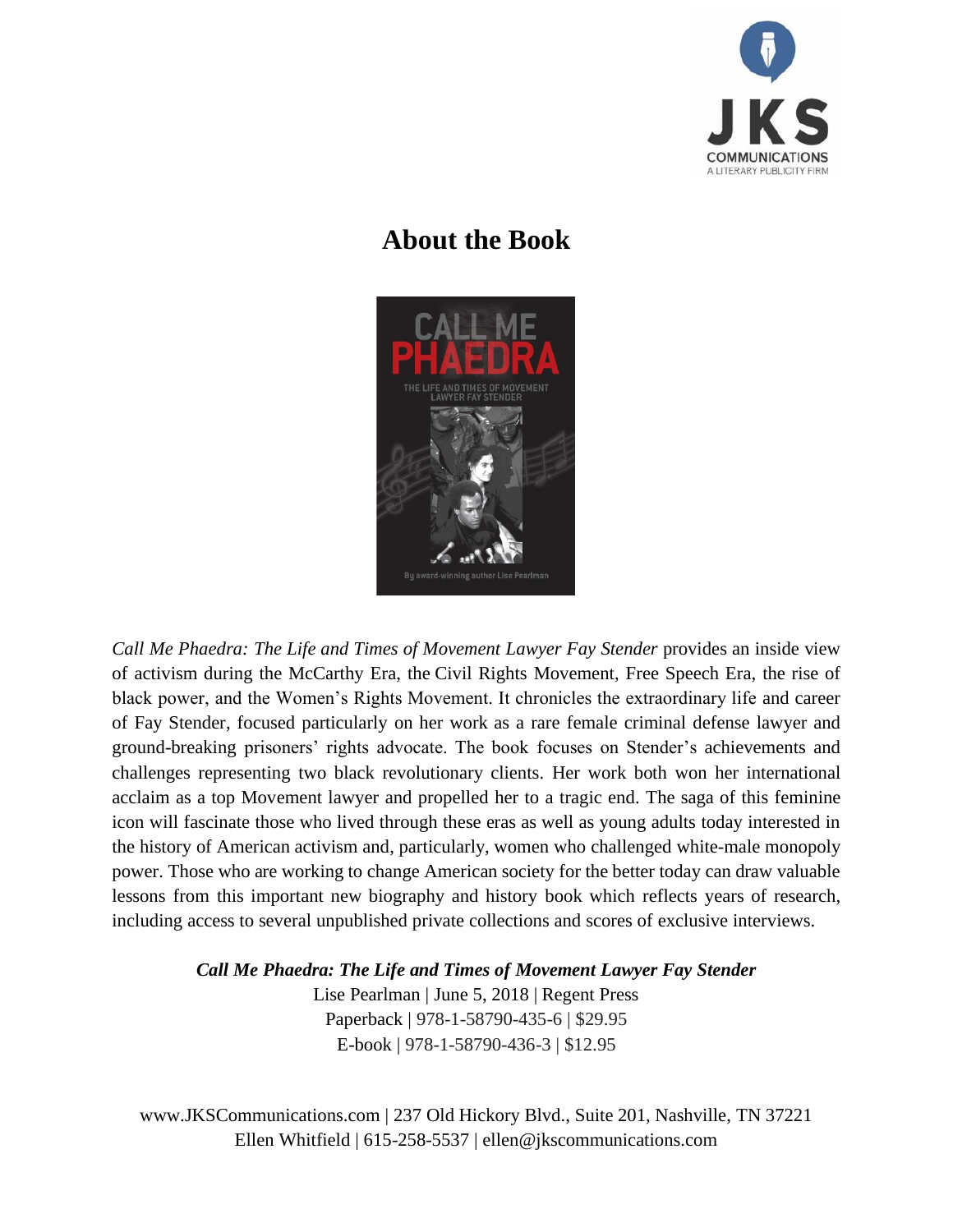

Advance praise:

*Diligently researched and carefully written . . . Pearlman's biography accords Fay Stender the recognition she deserves as a seminal criminal defense lawyer at a pivotal moment in the history of the California prison system.* 

> —Jonah Raskin, "Warriors Not Victims: George Jackson and Fay Stender," *Counterpunch*, May 16, 2018 www.counterpunch.org

*A compelling read — the extraordinary life story of Fay Stender, whom I vividly recall as a brilliant, charismatic woman lawyer at the forefront of radical politics in the Seventies. Once again, Lise Pearlman has done a masterful job capturing this tumultuous and instructive time.*

—Barry Scheck, co-Director of The Innocence Project

*Moving, well written, at times almost poetic, Lise Pearlman's new often thrilling book tells the story of Fay Stender, a revolutionary pioneering woman lawyer dedicated to fighting to achieve justice for some of America's most notorious prisoners. Fay was my friend from the time of our college days, through the years she rose to international acclaim and notoriety, until her untimely death stemming from the gun of a man who tried to murder her. Lise's book grippingly sheds light on this remarkable woman's courageous life and the turbulent time in which she made a significant impact on the arc of justice.*

— Robert Richter, Award-winning Documentary Filmmaker

*Lise Pearlman's book generates great emotional traction . . . recounting the heroic, tragic life . . .. and death . . .. of one of America's most zealous, brilliant lawyers. It is written with clarity and precision ... and is a necessary remembrance of an amazing woman."*

—Penny Cooper, Member of the California State Bar Trial Lawyer Hall of Fame

Call Me Phaedra *makes two major contributions to American studies. It documents the life and times of a remarkable activist woman lawyer in the men's world of mid-20th century law; Stender was a committed lawyer, exhausting and inspiring to work with. It also chronicles the experience of a strong circle of Progressives emerging from the 'Red Scare' in that Cold War era who struggled to make society more just at a time when bucking conformity was not* 

> —Peter Franck, Former partner of Stender and 2017 San Francisco Lawyers Guild "Champion of Justice"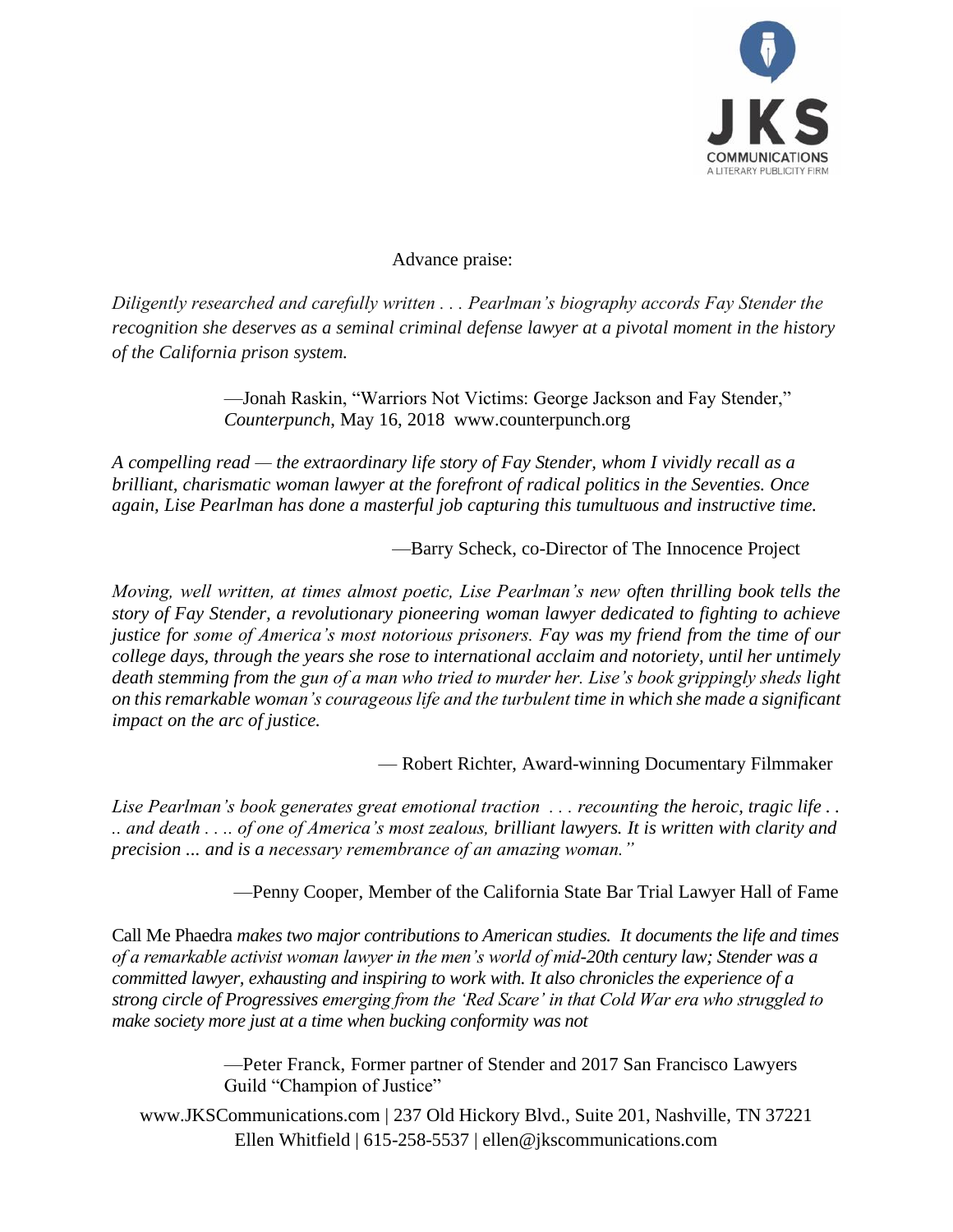

# **An Interview with LISE PEARLMAN**

## **1. How long have you been interested in Fay Stender?**

Decades. Our lives overlapped in the East Bay though we never met. I recall hearing on the radio Memorial Day weekend 1979 the shocking news that she had just been shot in her home in Berkeley. I understood she had earlier specialized in prisoners' rights. I first realized I wanted to know more of her life story after I joined the Board of California Women Lawyers in the 1990s, which gives out an annual award in her name to a lawyer selected for her courage and commitment to representing "women, disadvantaged groups and unpopular causes." My interest was piqued when I attended a program on great trial lawyers at a judicial conference around the turn of the century where Chief Judge Marilyn Patel singled out Fay Stender as someone who should have been listed.

## **2. What was the most interesting thing you found out when you were researching Stender for the book?**

How many contradictions she embodied. She alternated bold, impetuous actions, with fearful paralysis. She rejected as bourgeois the values of her parents and her sister, but, despite embracing radicals, time and again found herself leaning on the traditions she was raised with. By the time of her death, she had come full circle. She rejected a career as a concert pianist but always found solace playing the piano. She turned some friends into enemies or "frenemies" and sometimes back again. She kept returning to her husband for security in a rocky, on again, off again marriage. It was surprising to find out how much she valued her Jewish heritage throughout her life though she seldom attended services, how much she depended on her mother's moral support despite their often-strained relationship, and how close she became to her sister.

## **3. What long term impact did Stender make on the legal system?**

www.JKSCommunications.com | 237 Old Hickory Blvd., Suite 201, Nashville, TN 37221 She was a pioneer among women lawyers seeking careers in criminal defense. She played a key role in revolutionizing the American "jury of one's peers" so that nowadays that constitutional guarantee is drawn from a diverse cross-section of citizens instead of the traditional 12 white men. Her brilliant work with her co-counsel Charles Garry for Huey Newton in his 1968 death penalty trial had instant results -- seating mostly women and minorities, who then selected the first black foreman in any major murder case in the United States. Their jury selection techniques were memorialized in a 1969 handbook that became a "Bible" for criminal defense lawyers across the country. Fay Stender then was lead counsel on the Newton appeal and, remarkably, got Newton's conviction reversed. She won the first change of venue in the history of Monterey County which saved three inmates at Soledad Prison ("the Soledad Brothers") from near certain execution for the death of a guard if tried in conservative Salinas. With those two amazing achievements, she gained international fame as a Movement lawyer and inspired

Ellen Whitfield | 615-258-5537 | ellen@jkscommunications.com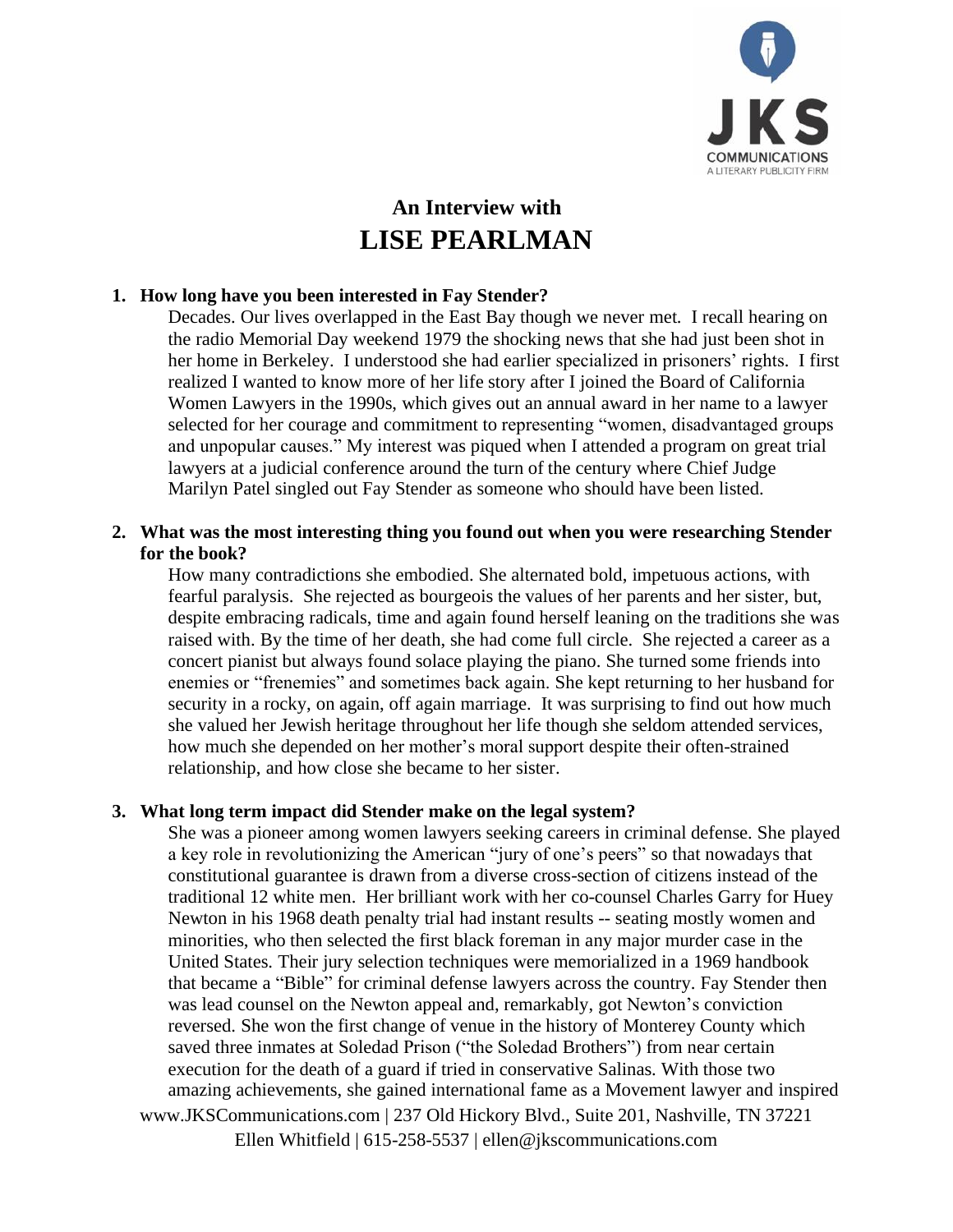

many young activists to go to law school. She arranged for her inmate client George Jackson's edited letters to be published in a book, *Soledad Brother: The Prison Letters of George Jackson,* that became an international best seller. She launched the Prisoners'

Rights Movement, filing numerous actions on behalf of inmates through staff lawyers, law students and mainstream lawyers she convinced to volunteer their time. Law schools began clinics for prisoner representation they never had before. She helped establish the rights of unmarried life partners and pave the way for lesbian adoptions.

**4. Did the work on your previous books help when you were writing this biography?** Yes and no. I started this project first and put it aside to write the others. I talk about that in the author's note in my book. The filmed interviews for the documentary project "American Justice on Trial" added some key insights I lacked before – particularly from former Deputy Public Defender Penny Cooper, who observed part of the 1968 Newton trial, and from pioneering African-American journalist Belva Davis, who covered the trial as a cub reporter. I also found extremely valuable the perspectives of Huey Newton's older brother Melvin, a great admirer of Fay's skills and dedication, and those of prosecutor Lowell Jensen, who had great respect for her, both as an adversary in an era when women lawyers rarely represented defendants in criminal cases, and later as a star witness for the prosecution of her assailant.

#### **5. What can people be able to learn from Stender?**

Both how a passion for a cause and persistence can pay off and a cautionary tale of the perils of unbridled zeal and reckless entanglements. She accomplished amazing results for Huey Newton and for George Jackson and in expanding legal services for prisoners. Personally, she took great risks and did not observe boundaries in her relationships with her black militant clients. Her presumptuousness in acting on behalf of George Jackson proved fatal.

## **6. What is the relevance of this book in the "Me Too" era?**

It is highly relevant. Fay Stender went to law school and practiced in a white-male world where women were often taken advantage of and demeaned. If Charles Garry had his way, she would have spent her whole career as his sidekick, never making partner. She is also an example of a woman who suffered greatly from mistreatment by two men – emotionally from being rejected in humiliating fashion by her client Huey Newton, and physically in a near fatal attack by a follower of George Jackson.

## **7. Do you relate personally to Stender?**

Yes and no. Both of us are of Jewish heritage from middle class intellectual families. Her dad was a devoted chess player, so were my mother and her father. Our fathers' careers were both in the sciences. My mother was an artist; her father painted as a hobby. We each had Polish grandparents who fled persecution for a new life in America. We both value our children above all and share a strong commitment to civil rights and justice. I am far more cautious by nature. I would not have taken the risks she did.

#### **8. How do you find the time to do this kind of extensive research and write when you have so many other responsibilities?**